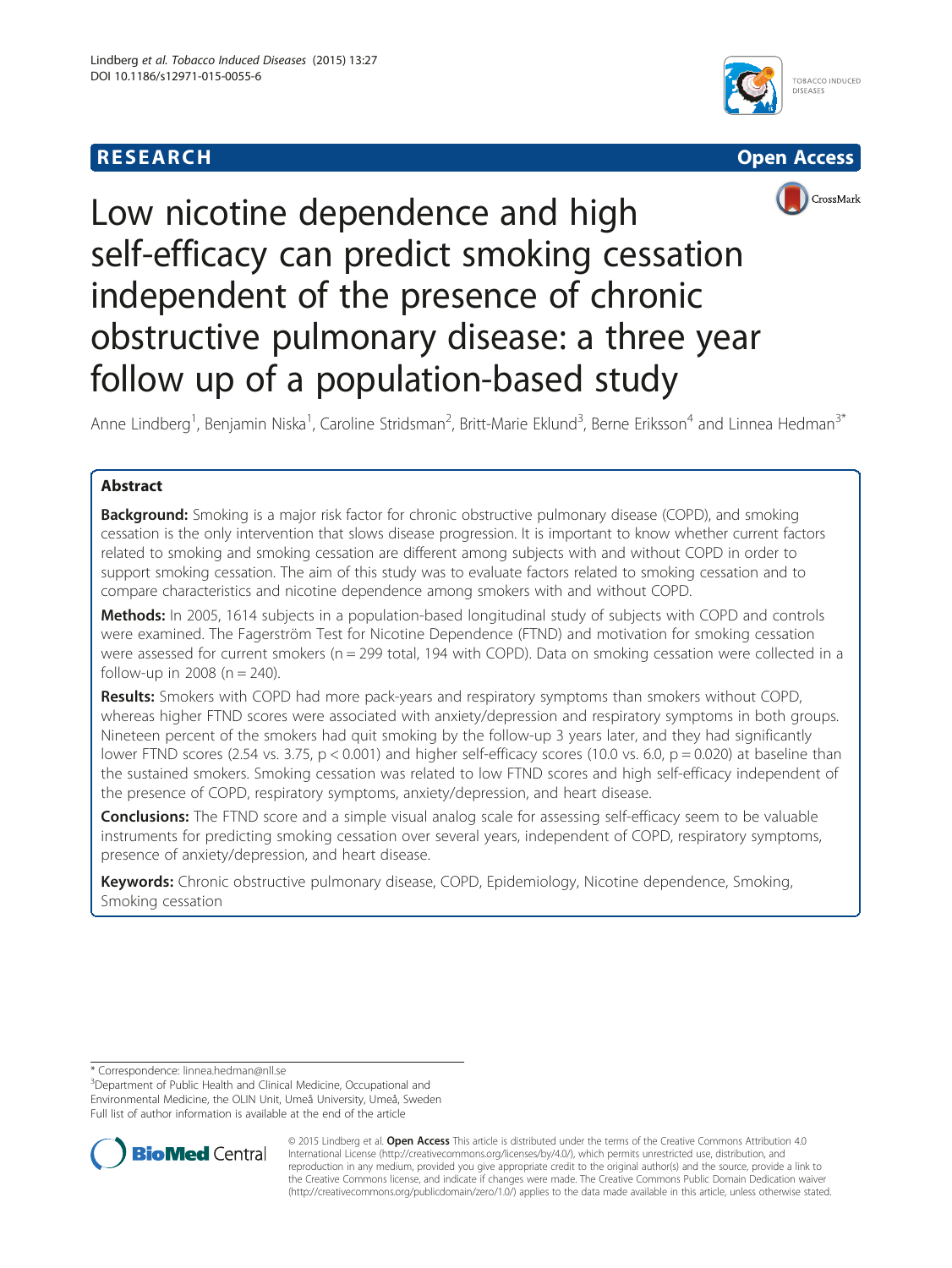## Background

Chronic obstructive pulmonary disease (COPD) is estimated to become the fourth largest cause of death worldwide by 2030 [\[1, 2\]](#page-6-0). The most important risk factor for COPD is tobacco smoking [[3\]](#page-6-0), and every other elderly smoker eventually fulfills the spirometric criteria for COPD if they continue to smoke [[4\]](#page-6-0). COPD is largely underdiagnosed, as less than one third of all cases are identified by health care providers [[5\]](#page-6-0); thus, populationbased studies are needed to obtain a true picture of COPD in the community. Cardiovascular diseases, the most common comorbidities in COPD, share the risk factor of smoking and contribute to the increased mortality and morbidity observed among subjects with COPD [[6\]](#page-6-0).

Smoking cessation is the most important intervention for preventing COPD and its progression [\[7](#page-6-0)] and for improving the prognosis of many comorbid conditions [\[8](#page-6-0)]. After quitting smoking, the accelerated decline in lung function slows down and nears that of non-smokers [\[9](#page-6-0)]. However, despite effective treatments [\[10\]](#page-6-0), the nicotine in cigarettes is highly addictive and contributes to the difficulties smokers experience when trying to quit [\[11](#page-6-0)]. A few population-based studies in the late 1980s and early 1990s reported that smokers with COPD smoked more cigarettes per day and had higher nicotine dependence but had the same degree of motivation for smoking cessation as smokers without COPD [\[12](#page-6-0), [13](#page-6-0)]. Awareness of nicotine dependence is important, as lower nicotine dependence has been shown to predict smoking cessation [[14](#page-6-0)–[16](#page-6-0)]. The proportion of smokers worldwide has gradually decreased, but the remaining smokers are more nicotine-dependent and may have more difficulty with quitting smoking [[17\]](#page-6-0). It is, however, unclear if nicotine dependence and other factors related to smoking and smoking cessation differ between subjects with and without COPD in a society with low prevalence of smoking. Thus, an update of nicotine dependency and factors related to smoking cessation in relation to changing smoking behaviors are needed to provide relevant support for smoking cessation.

According to the Public Health Agency of Sweden, approximately 15 % of the Swedish population were smokers in 2005, the baseline of this population-based study. The aim of this study was to evaluate factors related to smoking cessation after 3 years, and to compare smokers with and without COPD regarding nicotine dependence, motivation for smoking cessation, respiratory symptoms, anxiety/depression, and heart disease.

#### Methods

# Study design and study population

The present study was performed within a populationbased COPD study in the Obstructive Lung Disease in Northern Sweden (OLIN) studies. The study design has been presented in a previous publication [[18\]](#page-7-0). Briefly, four large population-based cohorts were invited for reexamination including spirometry, in 2002–2004. We identified 993 subjects with COPD defined as  $FEV<sub>1</sub>/$ highest of FVC or VC <0.70, and 993 age- and sex matched subjects without obstructive lung function impairment (non-COPD) (Fig. 1). Since 2005, these subjects have been invited to annual examinations (i.e., once per calendar year) with a basic program including a structured interview and spirometry [\[18\]](#page-7-0). In 2005, 1614 individuals (81.3 % of the cohort) completed the interview and performed spirometry with acceptable quality.

The study population in the present study consisted of those who reported to be current smokers and had a complete score on the Fagerström Test for Nicotine

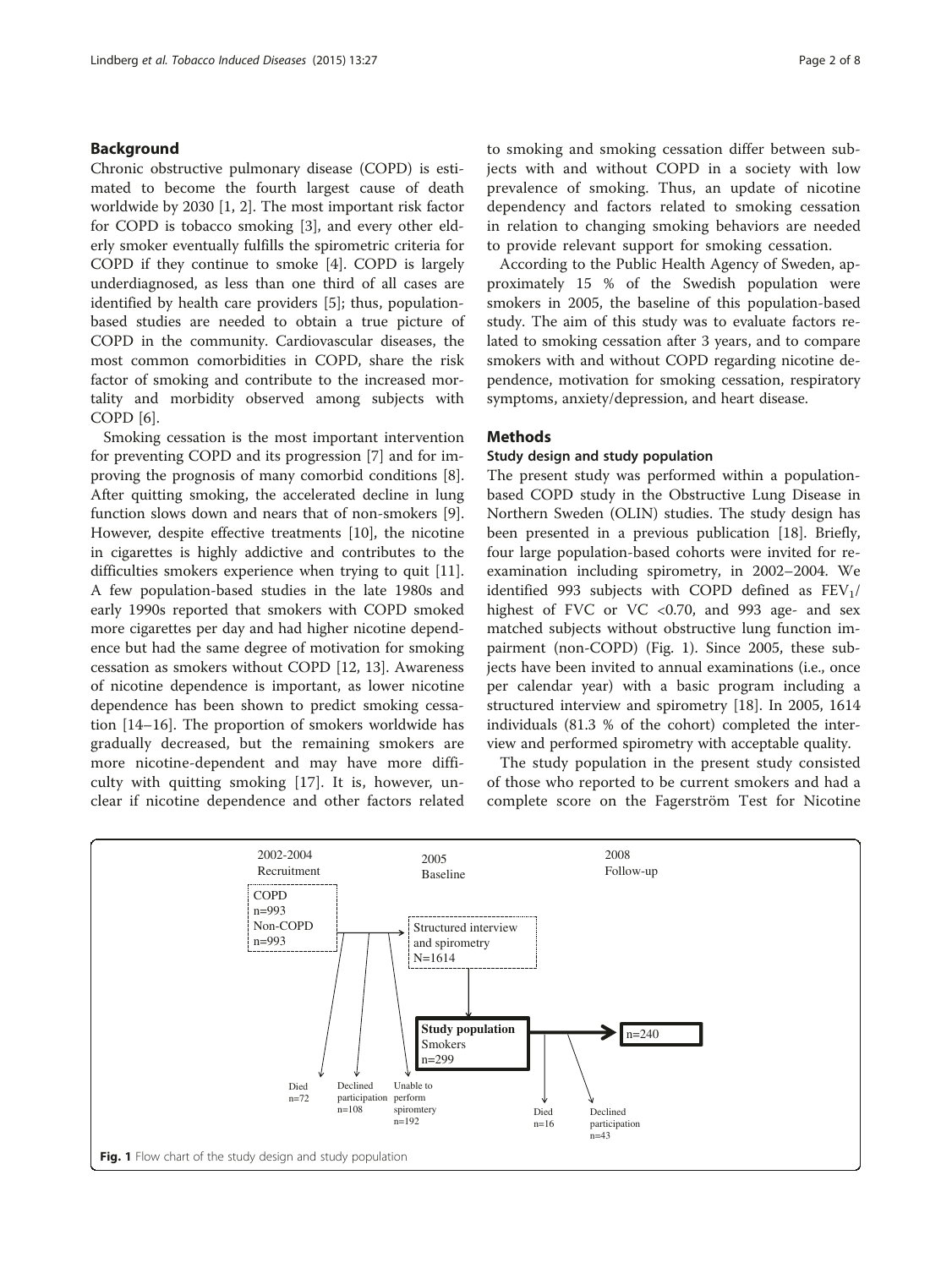Dependence (FTND) questionnaire ( $n = 299$ ). A total of 240 subjects participated in the 3-year follow-up. The study was approved by the Regional Ethical Review Board at Umeå University, Sweden [Um dnr 04-045 M]. All participants provided informed consent to participate in the study.

#### **Ouestionnaires**

The structured interview included questions about respiratory symptoms based on the Medical Research Council (MRC) questionnaire, including the modified MRC dyspnea scale (range 0–4) [\[19\]](#page-7-0), and additional questions about smoking status, education, and comorbidities. Nicotine dependence was measured by the FTND questionnaire [[20](#page-7-0)], a validated instrument assessing nicotine dependence on a scale from 0 to 10, with 10 being the greatest dependence. A questionnaire evaluating rapid engagement regarding motivation for smoking cessation included three questions derived from motivational interviewing [\[21\]](#page-7-0): "How motivated are you to quit smoking right now?" (Motivation), "How important is it for you to quit smoking now?" (Importance), and "How confident are you that you will succeed if you decide to quit?" (Self-efficacy). The answers were graded on a visual analogue scale from 0 to 10.

# Definitions

Pack-years was calculated using baseline data collected in 2005: number of cigarettes × years/20. Smoking habits were classified in 2008 as follows: ex-smokers had quit smoking more than 12 months ago, *continuous smokers* were current smokers or had quit less than 12 months ago. Any respiratory symptoms referred to a report of any of the following symptoms: chronic cough, chronic productive cough, recurrent wheezing, or dyspnea (defined as mMRC  $\geq$ 2). Anxiety/depression was indicated by an affirmative response to the question "Have you had problems with worries, anxiety, or depression?" Heart disease referred to a report of any of the following: angina pectoris, past coronary artery bypass surgery, past percutaneous trans-luminal coronary angioplasty, past myocardial infarction, heart failure, or heart arrhythmia. Height and weight were measured and body mass index (BMI) calculated as weight in kilograms divided by height in meters squared, kg/m<sup>2</sup>). *Education* was divided into three categories: fulfilled compulsory school (primary and lower secondary school), gymnasium (upper secondary school), or higher education (college or university).

#### Spirometry

Dynamic spirometry was performed using a dry volume spirometer (Dutch Mijnhardt Vicatest 5) according to American Thoracic Society recommendations. The best values from pre- or post-reversibility testing were used. COPD was defined as  $FEV<sub>1</sub>/highest$  of FVC or VC  $<$  0.70. COPD severity was based on FEV<sub>1</sub> percent predicted according to the GOLD guidelines [[1\]](#page-6-0): GOLD 1,  $\text{FEV}_1 \geq 80\,$  % predicted, GOLD 2, 50  $\% \leq \text{FEV}_1 < 80\,$  % predicted; GOLD 3,  $30 \leq FEV_1 < 50$  % predicted; and GOLD 4,  $FEV_1 < 30$  % predicted. The reference values from the Global Lung Function Initiative (GLI) [\[22](#page-7-0)] were used.

#### Statistical analysis

The analyses were based on data collected in 2005 and information on smoking habits collected during the follow-up in 2008. Statistical analyses were performed using IBM SPSS statistics version 22. The cut-off value for significance was set to  $p < 0.05$ . Categorical variables were presented as percentages, and the  $chi<sup>2</sup>$  test (or test for trend for variables with more than two categories) was used to detect significant differences. Normally distributed continuous variables (age, BMI, FTND-score) were presented as means with standard deviations (SD). For comparison of means the T-test was used, or ANOVA when there were more than two groups. Skewed variables were presented as medians with interquartile ranges (IQR) and the non-parametric median test used for comparisons between groups. The Pearson correlation test was used to detect significant linear associations for normally distributed variables, and the results were presented as correlation coefficients. Multivariate analyses were performed using multiple linear regression analysis for the linear variable FTND score and multiple logistic regression analysis for the categorical variable smoking cessation (i.e., fulfilling the definition of ex-smoker in 2008). Significant factors in the bivariate analysis were included as covariates in the multivariate analysis with sex, age, COPD, and pack-years.

#### Results

### Baseline characteristics of the study population

The baseline characteristics of the 299 current smokers are shown in Table [1](#page-3-0). Among COPD subjects, 44.8 % had GOLD 1, GOLD 2 51.5 %, and GOLD 3–4 3.6 %. Compared to non-COPD subjects, those with COPD were significantly older, had a lower BMI, and more pack-years. The prevalence of respiratory symptoms was significantly higher among subjects with COPD than non-COPD subjects, but there was no difference in the level of nicotine dependence, number of cigarettes smoked per day, motivation for smoking cessation, or prevalence of anxiety/depression or heart disease between groups.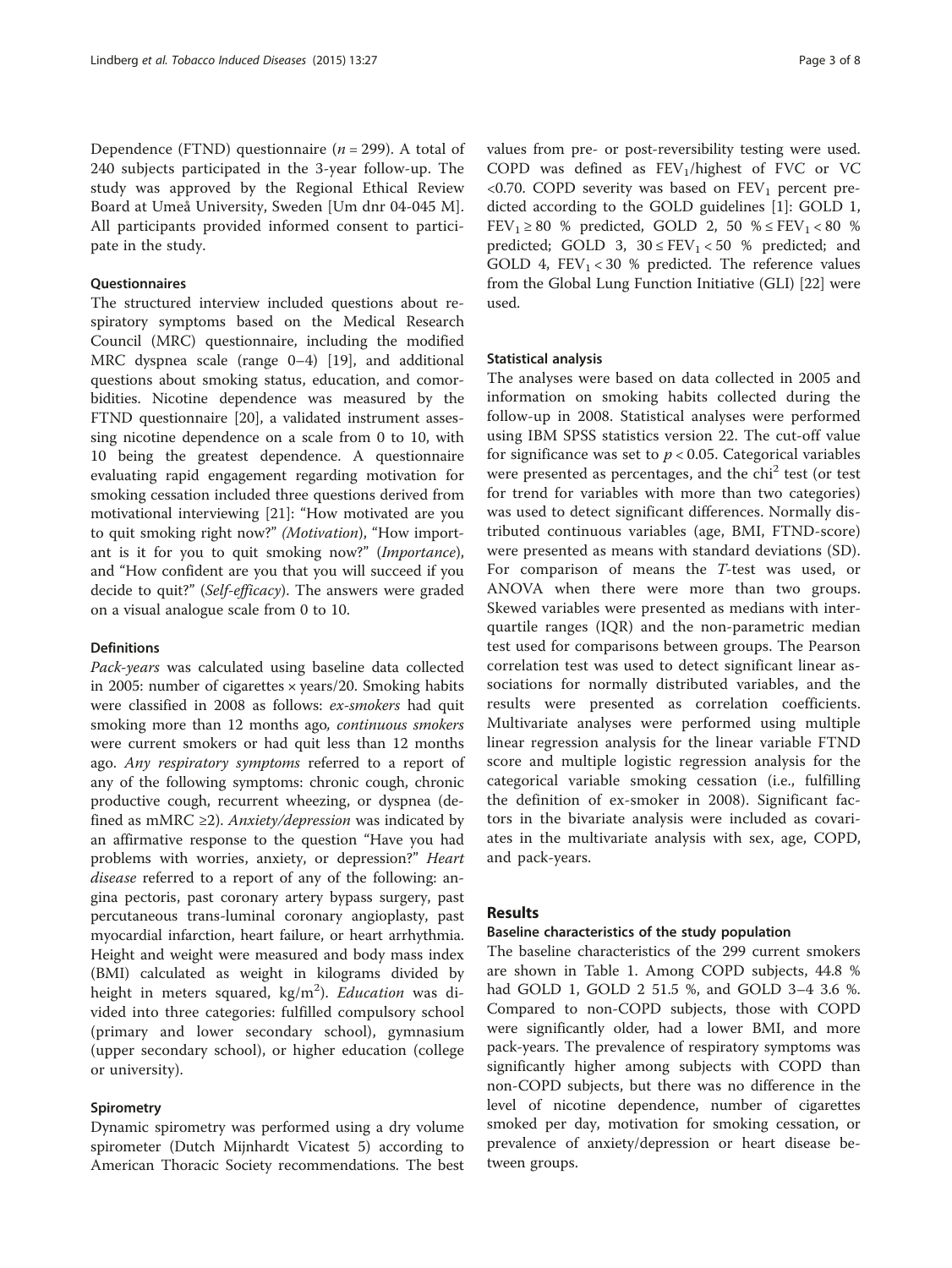|                                                | COPD             | Non-COPD         | p-value |
|------------------------------------------------|------------------|------------------|---------|
|                                                | $n = 194$        | $n = 105$        |         |
| Demographics                                   |                  |                  |         |
| Female sex, n (%)                              | 96 (49.5)        | 52 (49.5)        | 0.995   |
| Mean age, years (SD)                           | 63.9(9.6)        | 58.1 (9.1)       | < 0.001 |
| Mean BMI, kg/m <sup>2</sup> (SD)               | 25.4(4.0)        | 27.5(4.9)        | < 0.001 |
| Smoking                                        |                  |                  |         |
| Pack-years, median (IQR)                       | 23.8 (16.2-33.6) | 18.0 (12.1-28.0) | < 0.001 |
| Cigarettes/day, median (IQR)                   | $10(6-15)$       | $10(6-15)$       | 0.981   |
| FTND score, mean (SD)                          | 3.7(1.8)         | 3.5(2.1)         | 0.451   |
| Motivation for smoking cessation, median (IQR) |                  |                  |         |
| Motivation (scale 0-10)                        | $5(4-8)$         | $6(5-8)$         | 0.345   |
| Importance (scale 0-10)                        | $8(5-10)$        | $8(5-10)$        | 0.464   |
| Self-efficacy (scale 0-10)                     | $6(3-10)$        | $7(5-10)$        | 0.223   |
| Education, n (%)                               |                  |                  |         |
| Higher education                               | 23(13.2)         | 14 (15.4)        |         |
| Gymnasium                                      | 66 (37.9)        | 43 (47.3)        |         |
| Compulsory                                     | 85 (48.9)        | 34 (37.4)        | 0.200   |
| Comorbidities, n (%)                           |                  |                  |         |
| Any respiratory symptoms                       | 180 (92.8)       | 78 (74.3)        | < 0.001 |
| Anxiety/depression                             | 39 (20.1)        | 12(11.4)         | 0.057   |
| Heart disease                                  | 34 (17.5)        | 15(14.3)         | 0.470   |

<span id="page-3-0"></span>Table 1 Baseline characteristics of the study population

IQR inter-quartile range

#### Factors related to higher nicotine dependence

No significant differences were found in mean FTND scores between COPD and non-COPD subjects by sex, education, respiratory symptoms, anxiety/depression, or heart disease (Table 2). Anxiety/depression was associated with higher nicotine dependence in both COPD and non-COPD subjects, whereas respiratory symptoms were associated with higher nicotine dependence among non-COPD subjects. No significant difference was found when comparing FTND score within the GOLD stages: 3.7, 3.6 and 3.3 for GOLD 1, 2, and 3– 4, respectively  $(p = 0.803)$ . In both COPD and non-COPD subjects, there was a significant correlation between a higher number of pack-years and a higher FTND score, whereas higher self-efficacy was inversely correlated with the FTND score (Table 3). In COPD subjects, the FTND score was also negatively correlated with age.

In a multivariate linear regression analysis, respiratory symptoms, anxiety/depression, and pack-years were significantly associated with higher FTND scores, whereas age and self-efficacy were negatively associated with the FTND score. In this model, COPD was not significantly associated with the FTND score (Table [4](#page-4-0)).

Table 2 Mean Fagerström Test for Nicotine Dependence (FTND) scores at baseline (2005)

|                      | COPD<br>$(n = 194)$ |       | p-value <sup>a</sup> Non-COPD p-value <sup>a</sup> p-value <sup>b</sup><br>$(n = 105)$ |       |       |
|----------------------|---------------------|-------|----------------------------------------------------------------------------------------|-------|-------|
| Sex                  |                     |       |                                                                                        |       |       |
| Female               | 3.4(1.8)            |       | 3.2(2.1)                                                                               |       | 0.461 |
| Male                 | 3.9(1.9)            | 0.074 | 3.8(2.1)                                                                               | 0.153 | 0.734 |
| Education            |                     |       |                                                                                        |       |       |
| Higher<br>education  | 3.7(2.0)            |       | 3.4(2.3)                                                                               |       | 0.713 |
| Gymnasium 3.7 (1.8)  |                     |       | 3.5(2.3)                                                                               |       | 0.737 |
| Compulsory 3.7 (1.9) |                     | 0.998 | 3.7(1.9)                                                                               | 0.876 | 0.867 |
| Respiratory symptoms |                     |       |                                                                                        |       |       |
| No                   | 3.0(1.9)            |       | 2.5(2.1)                                                                               |       | 0.375 |
| Yes                  | 3.7(1.8)            | 0.083 | 3.9(2.0)                                                                               | 0.002 | 0.547 |
| Anxiety/depression   |                     |       |                                                                                        |       |       |
| No.                  | 3.4(1.7)            |       | 3.3(2.1)                                                                               |       | 0.482 |
| Yes                  | 4.5(2.0)            | 0.003 | 5.2(1.6)                                                                               | 0.001 | 0.325 |
| Heart disease        |                     |       |                                                                                        |       |       |
| <b>No</b>            | 3.7(1.8)            |       | 3.4(2.2)                                                                               |       | 0.252 |
| Yes                  | 3.6(2.0)            | 0.738 | 4.1(2.0)                                                                               | 0.202 | 0.364 |

Data are given as mean and standard deviation (SD)

<sup>a</sup>Within groups: female vs. male, etc

b COPD vs. non-COPD

#### Participation at follow-up

Among the 299 subjects who participated in the baseline examinations in 2005, 240 (80.3 %) participated in the follow-up 3 years later in 2008. Of the 59 individuals who did not participate in the follow-up, 16 had died. The baseline data did not differ significantly for the 59 subjects lost to follow-up and the 240 who participated in the 3-year follow-up regarding the presence of COPD, respiratory symptoms, nicotine dependence, pack-years, or the motivation for smoking cessation, but those who

| <b>Table 3</b> Correlation between Fagerström Test for Nicotine |
|-----------------------------------------------------------------|
| Dependence (FTND) scores and various factors at baseline (2005) |

|                                     |                                                                  | COPD             |           | Non-COPD         |         |
|-------------------------------------|------------------------------------------------------------------|------------------|-----------|------------------|---------|
|                                     |                                                                  | r                | p-value r |                  | p-value |
|                                     | Age $\times$ FTND                                                | $(-0.188)$ 0.009 |           | $(-0.149)$ 0.129 |         |
|                                     | Pack-year $\times$<br><b>FTND</b>                                | 0.304            | < 0.001   | 0.342            | < 0.001 |
| Motivation for<br>smoking cessation |                                                                  |                  |           |                  |         |
|                                     | Motivation $\times$ (-0.041) 0.571 (-0.110) 0.268<br><b>FTND</b> |                  |           |                  |         |
|                                     | Importance $\times$ 0.006<br><b>FTND</b>                         |                  | 0.936     | $(-0.161)$ 0.103 |         |
|                                     | Self-efficacy × (-0.281) <0.001 (-0.267) 0.006<br>FTND           |                  |           |                  |         |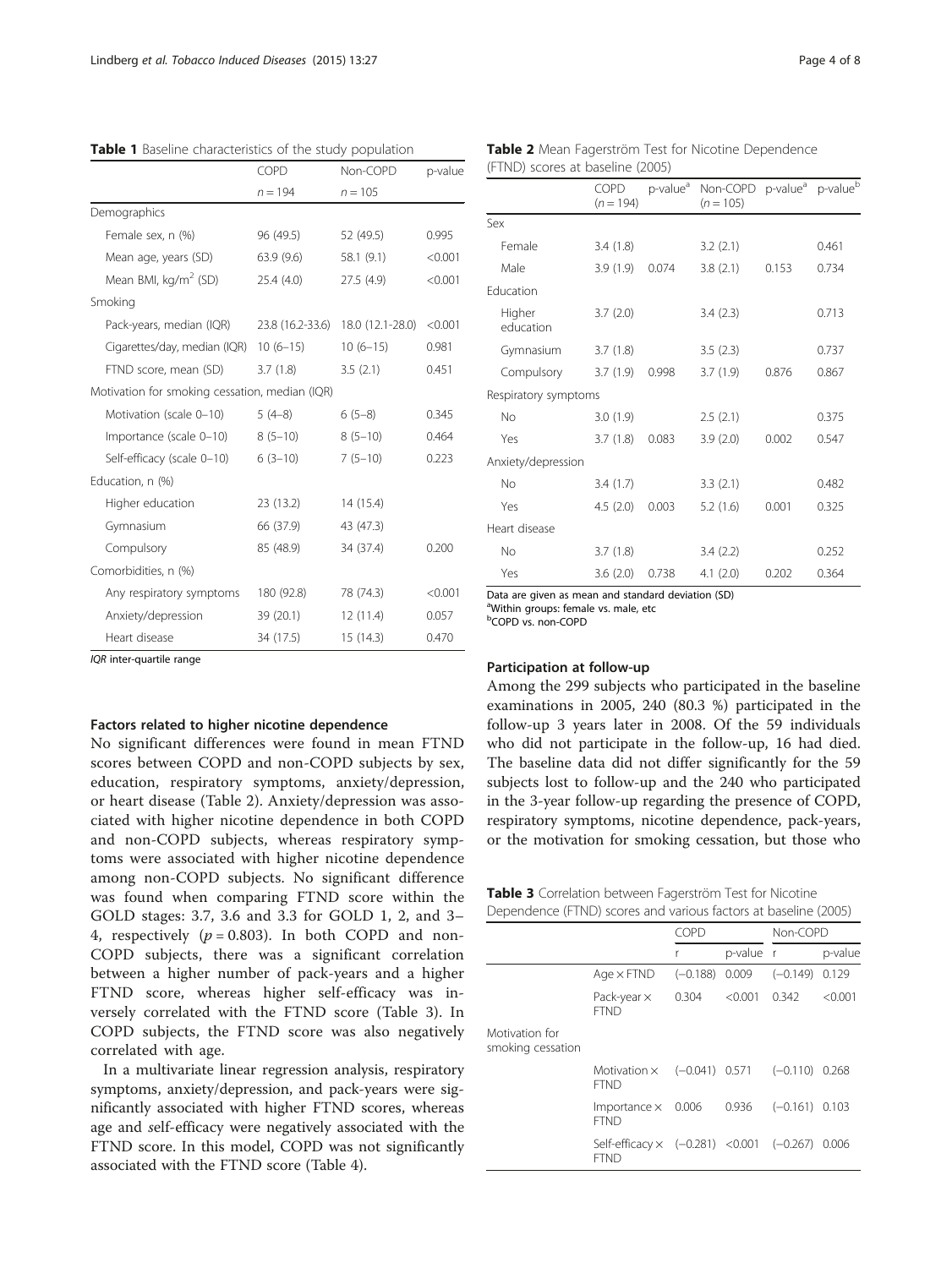<span id="page-4-0"></span>

|                                   | p-value |         | 95 % CI        |
|-----------------------------------|---------|---------|----------------|
| Male sex <sup>a</sup>             | 0.094   | 0.34    | $-0.06 - 0.74$ |
| Ageb                              | < 0.001 | $-0.05$ | $-0.07 - 0.03$ |
| COPD <sup>c</sup>                 | 0.727   | 0.08    | $-0.36 - 0.52$ |
| Respiratory symptoms <sup>d</sup> | 0.038   | 0.58    | $0.33 - 1.13$  |
| Anxiety/depression <sup>e</sup>   | < 0.001 | 1.19    | $0.66 - 1.72$  |
| Pack-years <sup>b</sup>           | < 0.001 | 0.03    | $0.02 - 0.05$  |
| Self-efficacy <sup>b</sup>        | < 0.001 | $-0.13$ | $-0.19 - 0.07$ |
| Constant                          | < 0.001 | 5.82    | 4.38-7.26      |

ANOVA F-test  $p < 0.001$  R<sup>2</sup> = 0.269 R<sup>2</sup> adjusted = 0.251

 $β$  beta-coefficient,  $Cl$  confidence interval

<sup>a</sup>Reference group: female sex

<sup>b</sup>Continuous variable

<sup>c</sup>Reference group: non-COPD

<sup>d</sup>Reference group: no respiratory symptoms

<sup>e</sup>Reference group: no anxiety/depression

did not participate were older and had significantly more heart disease (data not shown).

#### Factors related to smoking cessation

The smoking cessation rate, i.e., the prevalence of nonsmokers, among those who participated in the follow-up in 2008 was 19.2 % ( $n = 46$ ). Nine participants were classified as continuous smokers. Among those who had stopped smoking, none had participated in a smoking cessation program, 21 % had used nicotine replacement therapy, 13 % had used snus, and 63 % reported quitting without any specific support. In bivariate analysis, no significant differences were found in sex, age, education level, respiratory symptoms, anxiety/depression, heart disease, or pack-years (data not shown) between exsmokers and continuous smokers. However, quitters had significantly lower FTND scores  $(2.54 \text{ vs. } 3.75, p < 0.001)$ and higher self-efficacy scores  $(10.0 \text{ vs. } 6.0, \text{ p} = 0.020)$  at baseline than those who had continued to smoke. In a multivariate analysis, smoking cessation was significantly associated with low FTND scores (OR 0.76, 95 % CI 0.63-0.93) and high self-efficacy scores (OR 1.17, 95 % CI 1.03-1.33) at baseline and after adjusting for the covariates sex, age, COPD, and pack-years (Fig. 2). When each of the variables heart disease and anxiety/depression were added to the model, none of them reached significance, and the previous significant relationships did not change.

# **Discussion**

This population-based study was performed in Sweden when approximately 15 % of the general population were smokers. Even though the smokers with COPD had more pack-years and respiratory symptoms than those without COPD, both groups had similar levels of



nicotine dependence and motivation for smoking cessation. Anxiety/depression and respiratory symptoms were associated with higher nicotine dependence in both groups. Low nicotine dependency and high self-efficacy to quit smoking were each significantly associated with smoking cessation, which was defined as stopping smoking at least 12 months prior to the 3-year follow-up, and these factors remained significantly associated with smoking cessation after adjusting for age, sex, pack years, COPD, and the presence of heart disease or anxiety/depression.

In contrast to other population-based studies, which have demonstrated higher nicotine dependence among smokers with COPD [\[12, 13,](#page-6-0) [23\]](#page-7-0), our study showed similar nicotine dependence levels irrespective of COPD status even though those with COPD had a higher burden of smoking as assessed by pack-years. Furthermore, those with respiratory symptoms had greater nicotine dependence than those without respiratory symptoms. A review suggested that smokers in countries with a lower prevalence of smoking have higher nicotine dependency [[17](#page-6-0)]. This supports a hypothesis that decreased smoking prevalence results in difficulties helping the remaining smokers quit smoking even though they have developed respiratory health problems. However, the FTND scores observed in our study are relatively low in relation to the prevalence of smokers in society compared to the review [[17](#page-6-0)]; all of the studies in the review with a smoking prevalence  $\leq 20\%$ had FTND-scores >4. The reason for this difference is unclear, but our study included very few heavy smokers, which is important when calculating the FTND score. Maybe the Swedish smoking legislation during the last decade that prohibit smoking in restaurants and other public places has contributed to less smoking among smokers.

Anxiety/depression is a common comorbidity in COPD [\[24](#page-7-0)] and in this study, more common among smokers with COPD than smokers without COPD.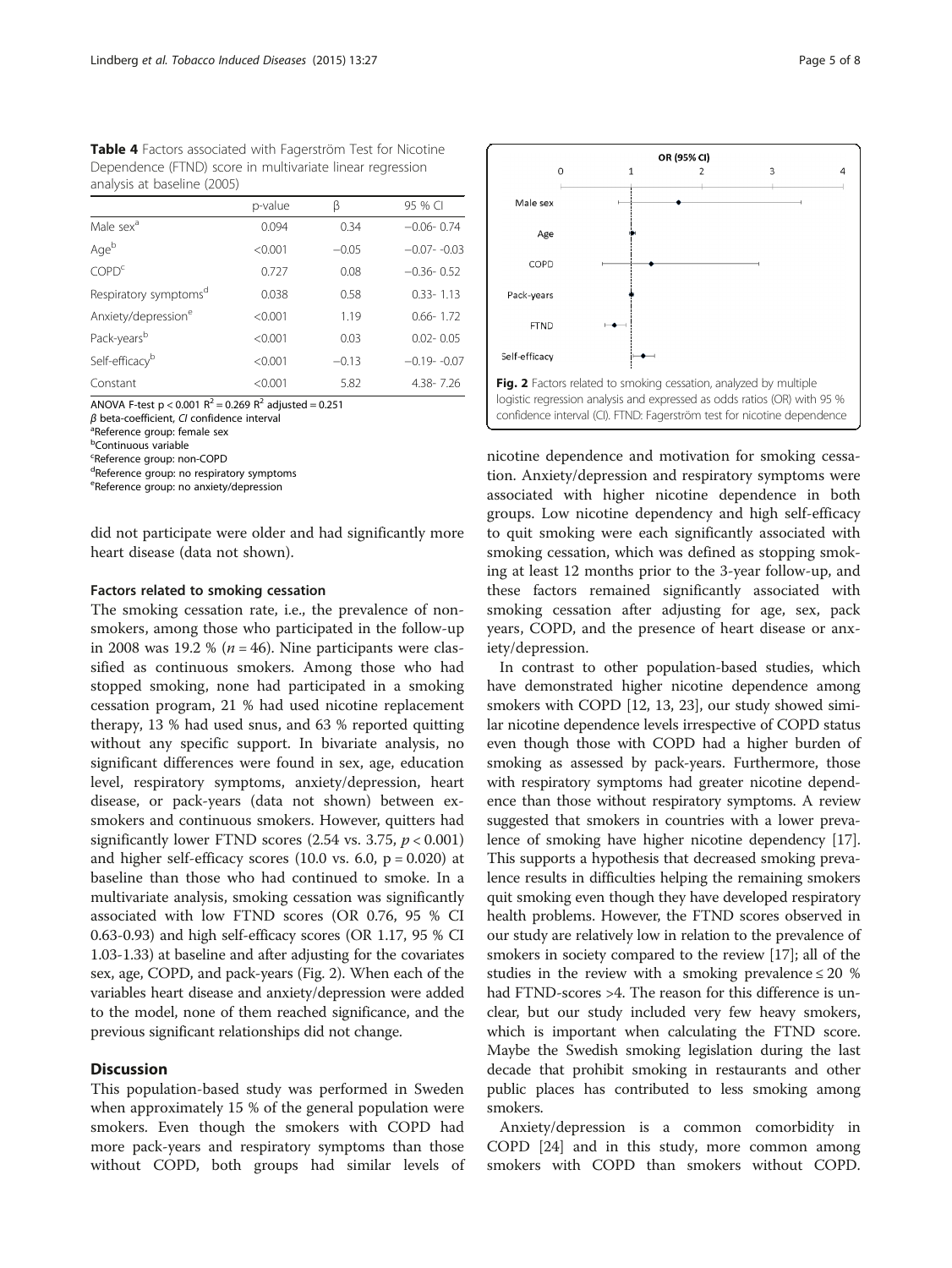Smokers with anxiety/depression had greater nicotine dependence than those without anxiety/depression, but nicotine dependence was similar among COPD and non-COPD. Major depression [\[25](#page-7-0)] and anxiety [[26\]](#page-7-0) have previously been linked to nicotine dependence, and our study shows that it may be important to recognize mental malaise among both subjects with COPD and those without COPD when providing support for smoking cessation. However, further studies are needed to evaluate whether specific interventions can improve smoking cessation support in this group [\[27](#page-7-0)].

Every fifth smoker had quit by the 3-year follow-up. The only intervention to support smoking cessation was simple advice to quit smoking at the end of the structured interview at the annual examination. Only a few comparable studies have evaluated long-term smoking cessation over several years. In a review published in 1995, the natural quit rate without interventions after 12 months varied between 13.8 and 8.5 %, and in a meta-analysis the rate of smoking cessation was 7.3 % during a mean follow-up of 10 months. However, it was not clearly defined how long he participants had to be smoke-free to be classified as having quit [[28\]](#page-7-0). In a large international cohort study following >21,000 smokers for 5 years, 15.5 % had quit successfully, i.e., had been smoke-free for at least 12 months [[29\]](#page-7-0). In a recently published study of treatment-seeking smokers followed for 52 weeks, the abstinence rate was 20.3 % among subjects randomized to nicotine replacement therapy compared to 23.8 % in a control group [\[30](#page-7-0)]. Treatment-seeking individuals can be expected to be more motivated than the average subject in our population-based study. Thus, the limited intervention in our study seems to have yielded a rather high proportion of quitters at the 3-year follow-up, especially in a society with an already rather low smoking prevalence. Furthermore, the majority of those who had stopped smoking had not participated in smoking cessation programs. The relatively low FTND scores may have facilitated smoking cessation, but the annual lung function testing may also have increased subjects' understanding of the relationship between smoking and respiratory disease and contributed to the decision to quit smoking. These results imply that brief advice in connection with spirometry may increase the motivation to quit smoking, and these are simple methods that can easily be implemented in health care. Another contributor to the smoking cessation rate during the observation time may be the changes in legislation for stricter tobacco control; a law was passed in 2005 that banned smoking in all restaurants in Sweden.

Greater self-efficacy, i.e., confidence in one's own ability to quit smoking when deciding to do so, was also related to smoking cessation in this study. In a review

published in 2009, self-efficacy was associated with higher successful smoking cessation, but the relationship between self-efficacy and smoking cessation could be overestimated if the analysis does not adjust for smoking status at the time of assessment [\[31\]](#page-7-0). Self-efficacy is often assessed by multiple item questionnaires. However, our study of current smokers confirmed that selfefficacy defined by merely one question and a simple visual analog scale can predict smoking cessation within 3 years. Given the simplicity, this question could be a useful tool in general clinical practice and at smoking cessation clinics to identify smokers with an increased ability to quit smoking and further individualize support in relation to the expected outcome.

In smokers with smoking-related conditions, such as heart disease or COPD, smoking cessation is highly motivated. However, neither heart disease nor COPD or respiratory symptoms were associated with smoking cessation. Thus, a smoking-related condition itself does not provide enough motivation for smokers to quit. A difference in nicotine dependence among subjects with or without these conditions was also not an explanatory factor. Even though the correlation between smoking and various conditions is an obvious and integral part of the information given in smoking cessation support, it is probably not enough to motivate smoking cessation. Support for self-efficacy and the handling of high nicotine dependence seem to be important for smoking cessation. The observed positive correlation between pack-years and nicotine dependence as well as negative correlation between self-efficacy and nicotine dependence are reasonable to expect among smokers, however, with the reservation that a significant correlation does not ensure biological relevance.

The strength of this study is that the smokers were derived from a large population-based COPD cohort and controls without COPD, providing a representative picture of the average smoker with and without COPD. The under-diagnosis of COPD is substantial [\[5](#page-6-0)], and a population-based study of COPD such as our study would include a majority of mild to moderate cases of COPD, whereas registry-based studies would include mainly moderate to severe and very severe COPD cases. Well-validated methods, such as standardized spirometry, questionnaires for structured interviews, and the assessment of nicotine dependency by the FTND score contribute to high internal and external validity. However, data on comorbidities were collected by structured interview and not confirmed by medical records; thus, recall biases and misclassifications cannot be excluded. However, the risk of false positive results is small, as recall bias and misclassifications are likely to be randomly, and not systemically, distributed. Furthermore, smoking habits were not confirmed by objective measurements,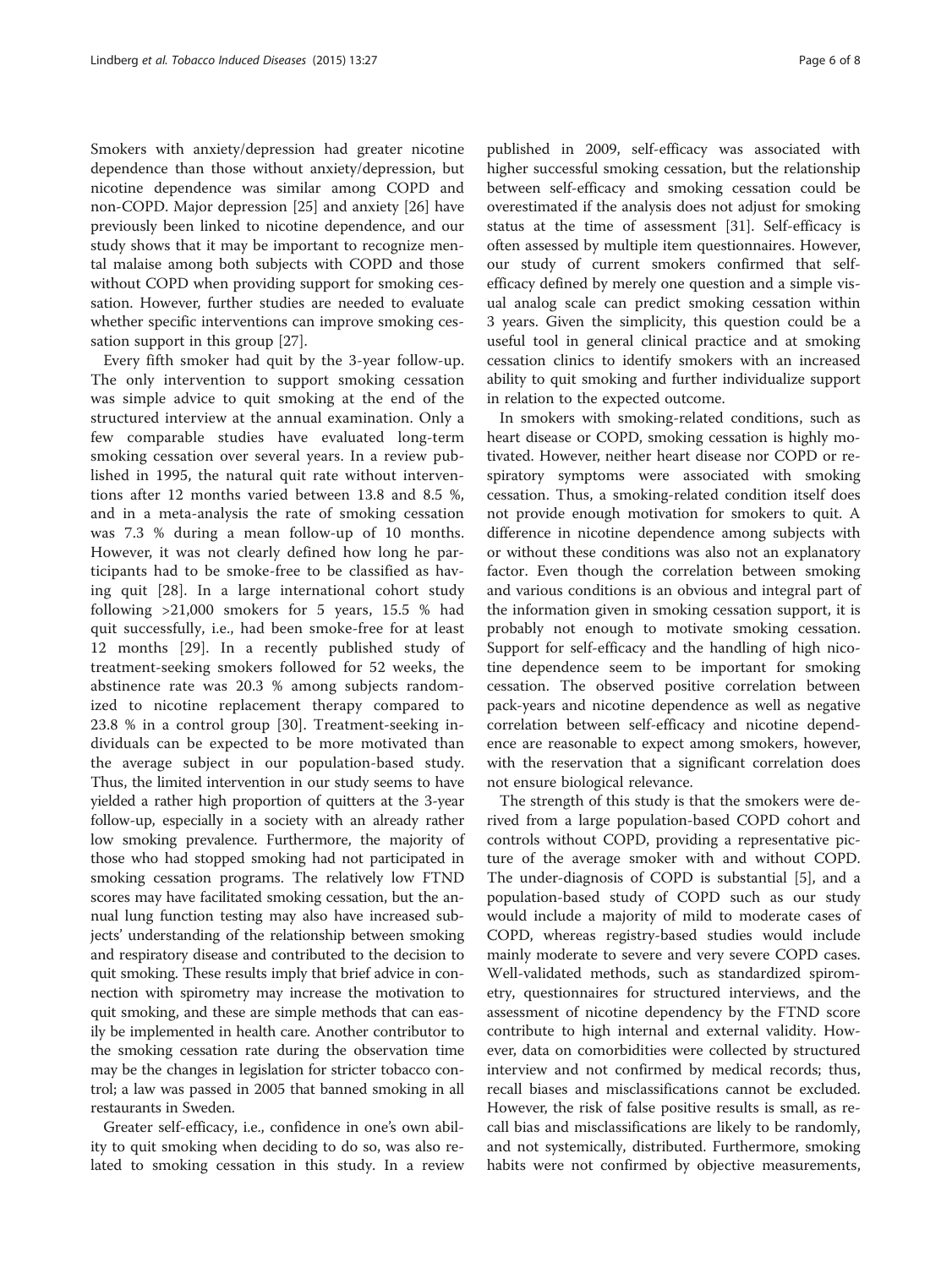<span id="page-6-0"></span>such as cotinine levels. The spirometric criteria for defining COPD can also be discussed. A weakness of the fixed ratio is that it may underdiagnose COPD among younger people and overdiagnose COPD among the elderly. However, the current study was designed when the fixed ratio,  $FEV<sub>1</sub>/FVC < 0.70$ , was recommended to define COPD after the launch of the GOLD guidelines. If a similar study was designed today, the lower limit of normal (LLN) would be a better option according to current recommendations for defining COPD in epidemiological studies [32]. The fixed ratio is still commonly used in health care, and our results can be interpreted in relation to clinical practice, even though the weaknesses of the fixed ratio always have to be taken into account.

The analysis of non-participation indicates apotential 'healthy smoker effect', as subjects participating in 2005 but not 2008 were older, had significantly more heart disease, and close to one-third of them had died. This 'healthy survivor effect' has to be taken into account when interpreting data in epidemiological studies.

#### Conclusion

In this population-based study, nicotine dependence assessed by the FTND questionnaire and motivation for smoking cessation were similar among smokers with COPD and those without COPD. Anxiety/depression and respiratory symptoms were associated with higher nicotine dependence in both groups of subjects. The study was performed in Sweden, a country with a relatively low prevalence of smokers. Similar to studies in countries with a higher prevalence of smokers, the most important factors associated with smoking cessation in a 3-year follow-up were low nicotine dependence and high self-efficacy, independent of the presence of COPD, heart disease, or anxiety/depression. Thus, the FTND score and a simple visual analog scale for assessing selfefficacy seem to be valuable instruments for predicting smoking cessation over several years in a society with a relatively low prevalence of smoking.

#### Competing interests

The authors declare that they have no competing interests.

#### Authors' contributions

AL conceived the study and participated in its design and coordination, interpreted the data, and drafted the manuscript. BN performed the statistical analyses, interpreted the data, and drafted the manuscript. CS helped interpret the data and revised the manuscript. BME participated in data collection and revised the manuscript. BE participated in the design of the study and revised the manuscript. LH participated in the design of the study, in data collection, interpretation of the data, and helped draft the manuscript. All authors read and approved the final manuscript.

#### Acknowledgements and funding

Viktor Johansson, Ann-Christin Jonsson, and Sigrid Sundberg are acknowledged for data collection. Helena Backman and Ola Bernhoff are acknowledged for database management and statistical support. Professor Bo Lundbäck is acknowledged as the initiator of and still active senior scientific advisor to the

OLIN-studies, and Professor Eva Rönmark is acknowledged as the current head of the OLIN studies.

This work was supported by the Swedish Heart-Lung Foundation and Local Health Authorities in Norrbotten, Sweden. None of the funders were involved in the study design, data collection, statistical analysis, interpretation of data, manuscript preparation, or decision to submit the manuscript for publication.

#### Author details

<sup>1</sup>Department of Public Health and Clinical Medicine, Division of Medicine the OLIN unit, Umeå University, Umeå, Sweden. <sup>2</sup>Department of Research, Norrbotten County Council, Luleå, Sweden. <sup>3</sup>Department of Public Health and Clinical Medicine, Occupational and Environmental Medicine, the OLIN Unit, Umeå University, Umeå, Sweden. <sup>4</sup>Krefting Research Centre, Institute of Medicine, Sahlgrenska Academy, University of Gothenburg, Gothenburg, Sweden.

#### Received: 24 April 2015 Accepted: 20 August 2015 Published online: 28 August 2015

#### References

- 1. Vestbo J, Hurd SS, Agusti AG, Jones PW, Vogelmeier C, Anzueto A, et al. Global strategy for the diagnosis, management, and prevention of chronic obstructive pulmonary disease: GOLD executive summary. Am J Respir Crit Care Med. 2013;187:347–65.
- 2. Mathers CD, Loncar D. Projections of global mortality and burden of disease from 2002 to 2030. PLoS Med. 2006;3:e442.
- 3. Mannino D, Buist A. Global burden of COPD: risk factors, prevalence, and future trends. Lancet. 2007;370:765–73.
- 4. Lundbäck B, Lindberg A, Lindström M, Rönmark E, Jonsson A, Jönsson E, et al. Not 15 but 50 % of smokers develop COPD?–Report from the Obstructive Lung Disease in Northern Sweden Studies. Respir Med. 2003;97:115–22.
- 5. Lindberg A, Bjerg A, Rönmark E, Larsson LG, Lundbäck B. Prevalence and underdiagnosis of COPD by disease severity and the attributable fraction of smoking Report from the Obstructive Lung Disease in Northern Sweden Studies. Respir Med. 2006;100:264-72.
- 6. Barnes PJ, Celli BR. Systemic manifestations and comorbidities of COPD. Eur Respir J. 2009;33:1165–85.
- 7. Anthonisen NR, Connett JE, Murray RP. Smoking and lung function of Lung Health Study participants after 11 years. Am J Respir Crit Care Med. 2002;166:675–9.
- 8. Godtfredsen NS, Prescott E. Benefits of smoking cessation with focus on cardiovascular and respiratory comorbidities. Clin Respir J. 2011;5:187–94.
- 9. Pelkonen M, Notkola IL, Tukiainen H, Tervahauta M, Tuomilehto J, Nissinen A. Smoking cessation, decline in pulmonary function and total mortality: a 30 year follow up study among the Finnish cohorts of the Seven Countries Study. Thorax. 2001;56:703–7.
- 10. Eisenberg MJ, Filion KB, Yavin D, Belisle P, Mottillo S, Joseph L, et al. Pharmacotherapies for smoking cessation: a meta-analysis of randomized controlled trials. CMAJ. 2008;179:135–44.
- 11. Eklund BM, Nilsson S, Hedman L, Lindberg I. Why do smokers diagnosed with COPD not quit smoking? - a qualitative study. Tob Induc Dis. 2012;10:17-9625-10-17.
- 12. Jimenez-Ruiz CA, Masa F, Miravitlles M, Gabriel R, Viejo JL, Villasante C, et al. Smoking characteristics: differences in attitudes and dependence between healthy smokers and smokers with COPD. Chest. 2001;119:1365–70.
- 13. Shahab L, Jarvis MJ, Britton J, West R. Prevalence, diagnosis and relation to tobacco dependence of chronic obstructive pulmonary disease in a nationally representative population sample. Thorax. 2006;61:1043–7.
- 14. Hymowitz N, Cummings KM, Hyland A, Lynn WR, Pechacek TF, Hartwell TD. Predictors of smoking cessation in a cohort of adult smokers followed for five years. Tob Control. 1997;6 Suppl 2:S57–62.
- 15. Breslau N, Johnson EO. Predicting smoking cessation and major depression in nicotine-dependent smokers. Am J Public Health. 2000;90:1122–7.
- 16. Transdisciplinary Tobacco Use Research Center (TTURC) Tobacco Dependence, Baker TB, Piper ME, McCarthy DE, Bolt DM, Smith SS, et al. Time to first cigarette in the morning as an index of ability to quit smoking: implications for nicotine dependence. Nicotine Tob Res. 2007;9 Suppl 4:S555–70.
- 17. Fagerstrom K, Furberg H. A comparison of the Fagerstrom Test for Nicotine Dependence and smoking prevalence across countries. Addiction. 2008;103:841–5.